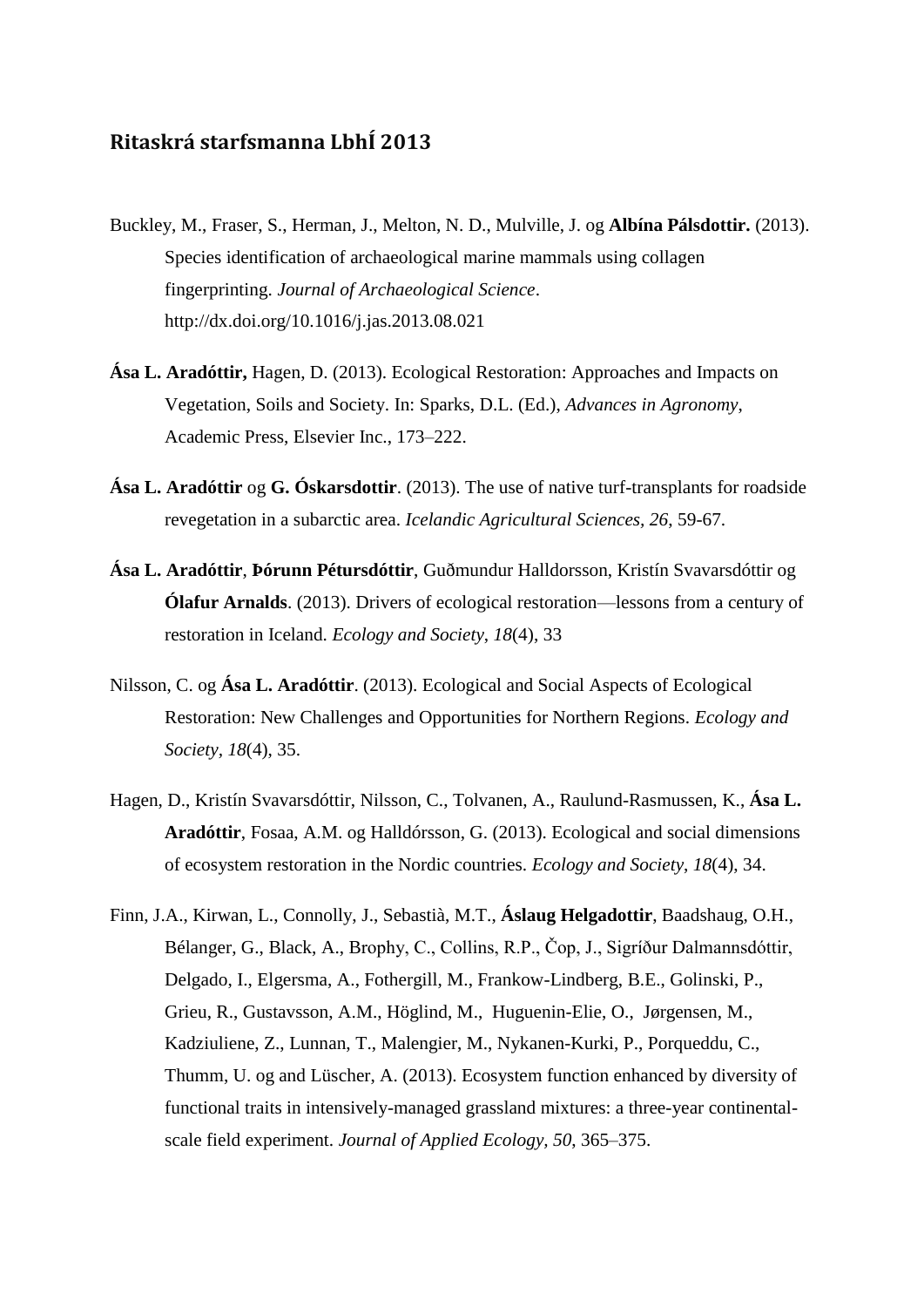- Sturludóttir, E., Brophy, C., Bélanger, G. og **Áslaug Helgadóttir.** (2013). Benefits of mixing grasses and legumes for biomass quantity and quality in Northern Europe and Canada. *Grass and Forage Science.* doi:10.1111/gfs.12037. Sótt af <http://onlinelibrary.wiley.com/doi/10.1111/gfs.12037/abstract>
- Guðmundur Halldórsson, **Bjarni D. Sigurdsson**, Brynja Hrafnkelsdóttir, Edda S. Oddsdottir, Ólafur Eggertsson and Erling Ólafsson. (2013). New pests on trees and shrubs and changes in pest dynamics: a review. *Icelandic Agricultural Sciences 26*, 69-84. Sótt af http://www.ias.is/landbunadur/wgsamvef.nsf/Attachment/Halldorsson%20et%20al%2 02013/\$file/Halldorsson%20et%20al%202013.pdf
- **Bjarni D. Sigurdsson** og **Bjarni E**. **Gudleifsson.** (2013). Impact of afforestation on earthworm populations in Iceland. *Icelandic Agricultural Sciences, 26,* 21-36. Sótt af http://www.ias.is/landbunadur/wgsamvef.nsf/Attachment/Sigurdsson%20et%20al%20 2013/\$file/Sigurdsson%20et%20al%202013.pdf
- Rakel J. Jónsdóttir, **Bjarni D. Sigurdsson** og Lindström, A. (2013). Effects of nutrient loading and fertilisation at planting on growth and nutrient status of Lutz spruce (*Picea* x *lutzii*) seedlings during the first growing season in Iceland. *Scandinavian Journal of Forest Research,28*(7), 631-641*.* DOI: 10.1080/02827581.2013.824503
- **Bjarni D. Sigurdsson**, Medhurst, J.L., Wallin, G., Ólafur Eggertsson og Linder, S. (2013). Growth of mature boreal Norway spruce was not affected by elevated [CO2] and/or air temperature unless nutrient availability was improved. *Tree Physiology.* doi:10.1093/treephys/tpt043 .
- Vesterdal, L., Clarke, N., **Bjarni D. Sigurdsson** og Gundersen, P. (2013). Do tree species influence soil carbon stocks in temperate and boreal forests? *Forest Ecology and Management, 309*(1), 4-18. http://dx.doi.org/10.1016/j.foreco.2013.01.017
- **Brita Berglund**, Hallgren, L. og **Ása L. Aradóttir.** (2013). Cultivating Communication: Participatory Approaches in Land Restoration in Iceland. *Ecology and Society, 18*(2), 35. http://dx.doi.org/10.5751/ES-05516-180235
- **Stadler, Christina.** (2013). Einfluss von Substrat, Veredelung und Bewässerung auf den Ertrag von Wintertomaten in Island. *DGG-Proceedings 3*(4), 1-5. DOI: 10.5288/dgg-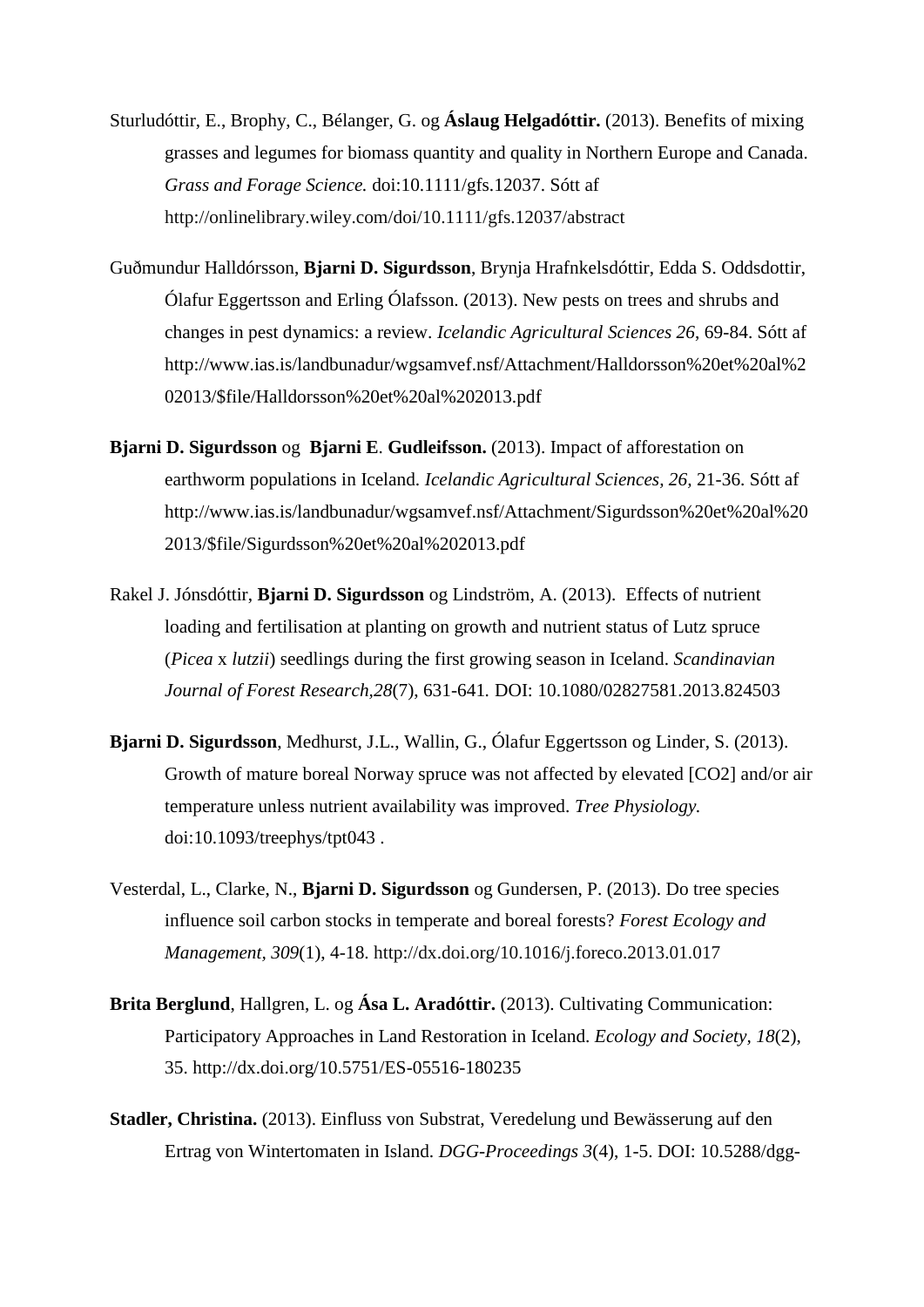pr-03-04-cs-2013. (peer reviewed) Sótt af [http://www.dgg-online.org/proceedings/vol-](http://www.dgg-online.org/proceedings/vol-03-2013/dgg-pr-03-04-cs-2013.pdf)[03-2013/dgg-pr-03-04-cs-2013.pdf](http://www.dgg-online.org/proceedings/vol-03-2013/dgg-pr-03-04-cs-2013.pdf)

- Bokhorst, S., Huiskes, A., Aerts, R., Convey, P, Cooper, E.J., Dalen, L., Erschbamer, B., **Jón Guðmundsson**, Hofgaard, A., Hollister, R.D., Johnstone, J., I. S. Jónsdóttir, Lebouvier, M., Van de Vijver, B., Wahren, C. og Dorrepaal, E. (2013). Variable temperature effects of Open Top Chambers at polar and alpine sites explained by irradiance and snow depth. *Global Change Biology, 19*, 64-74. DOI: 10.1111/gcb.12028
- **Ólafur Arnalds**. (2013). The influence of volcanic tephra (ash) on ecosystems. Í Sparks, D. L. (ritstjóri), *Advances in Agronomy 121*, (bls. 331- 380). Waltham, MA: Elsevier, Academic Press.
- **Ólafur Arnalds**, Elín Fjóla Þórarinsdóttir, Jóhann Þórsson, **Pavla Dagsson-Waldhauserova** og Anna María Ágústsdóttir. (2013). An extreme wind erosion event of the fresh Eyjafjallajökull 2010 volcanic ash. *Scientific Reports, 3*, 1257. DOI: 10.1038/srep01257.
- **Ólafur Arnalds**, **Berglind Orradottir** og **Ása L. Aradóttir**. (2013). Carbon accumulation in Icelandic desert Andosols during early stages of restoration. *Geoderma, 193-194*, 172- 179.<http://dx.doi.org/10.1016/j.geoderma.2012.10.018>
- **Dagsson-Waldhauserova, P., Ólafur Arnalds** og Haraldur Ólafsson. (2013a). Long-term frequency and characteristics of dust storm events in Northeast Iceland (1949-2011). *Atmospheric Environment, 77*, 117-127. <http://dx.doi.org/10.1016/j.atmosenv.2013.04.075>
- **Dagsson-Waldhauserova, P., Ólafur Arnalds** og Haraldur Ólafsson. (2013b). Long term dust aerosol production from natural sources in Iceland. *Journal of the Air & Waste Management Association.* DOI:10.1080/10962247.2013.805703
- Rasmussen, J., **Þórey Gylfadóttir**, Loges, R., Eriksen, J. og **Áslaug Helgadóttir.** (2013). Spatial and temporal variation in N transfer in grass-white clover mixtures at three Northern European field sites. *Soil Biology and Biochemistry, 57*, 654-662. <http://dx.doi.org/10.1016/j.soilbio.2012.07.004>